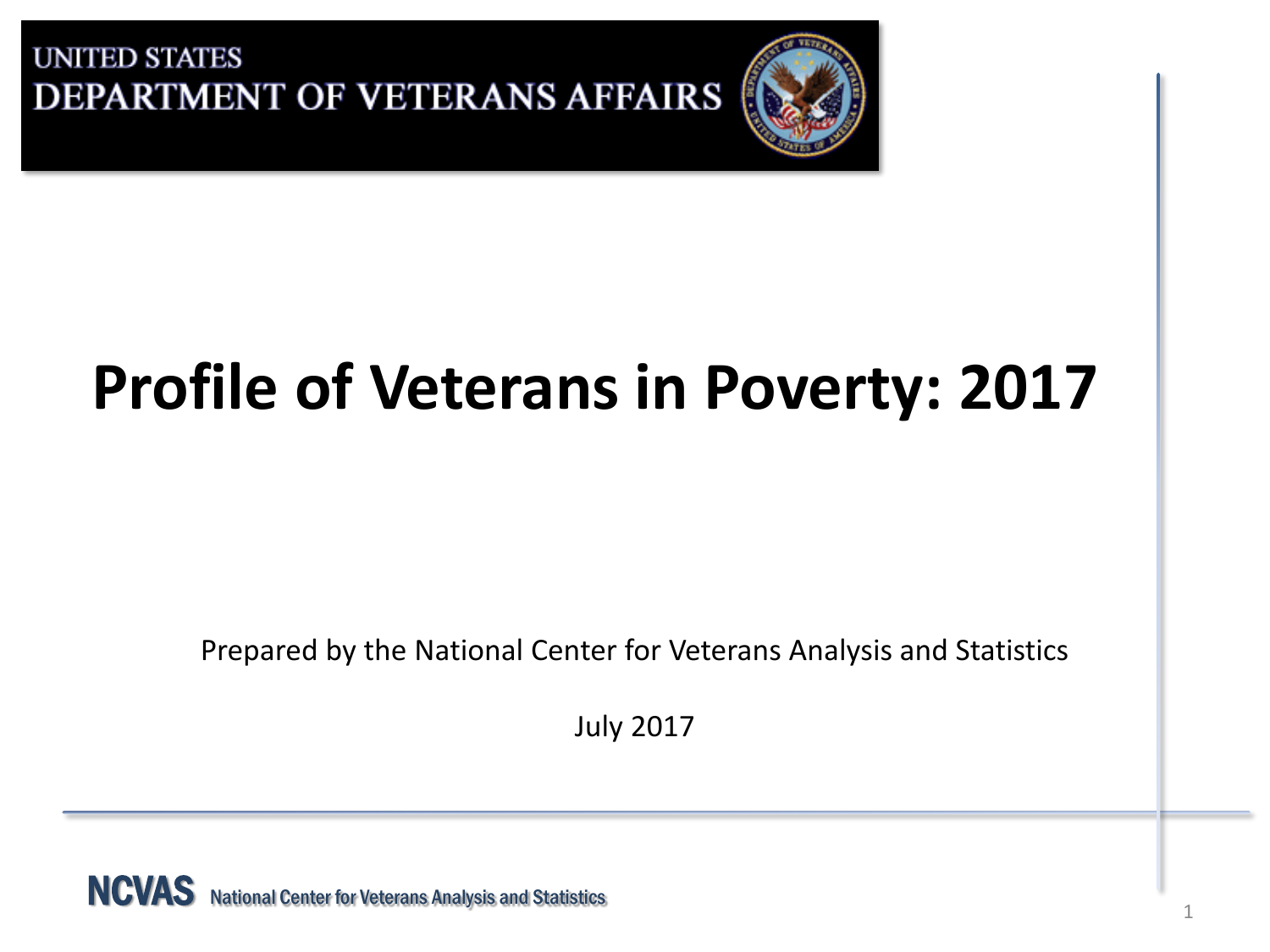## **Data Source and Methods**

- Data for this analysis come from the one-year 2017 American Community Survey (ACS) Public Use Microdata Sample (PUMS).
	- The ACS is an ongoing survey that provides annual data on the social and economic characteristics of the U.S. population.
	- PUMS files are un-tabulated records at the person and household level, which allows users to make customized tables.
- The universe for this analysis is the civilian population 17 years and older living in the United States and Puerto Rico.
- This report uses the Census Bureau definition for the following terms: poverty, disability, and service-connected disability.
	- The official poverty definition uses money income before taxes and does not include capital gains or noncash benefits (such as public housing, Medicaid, and food stamps). The Census Bureau uses dollar value thresholds varying by family size and composition to determine who is in poverty. The official poverty thresholds do not vary geographically, but they are updated for inflation using Consumer Price Index. Poverty rate is defined as the percentage of Veterans who lived at or below the Census Bureau's dollar value threshold. For more information, visit: *<https://www.census.gov/topics/income-poverty/poverty/guidance/poverty-measures.html>*.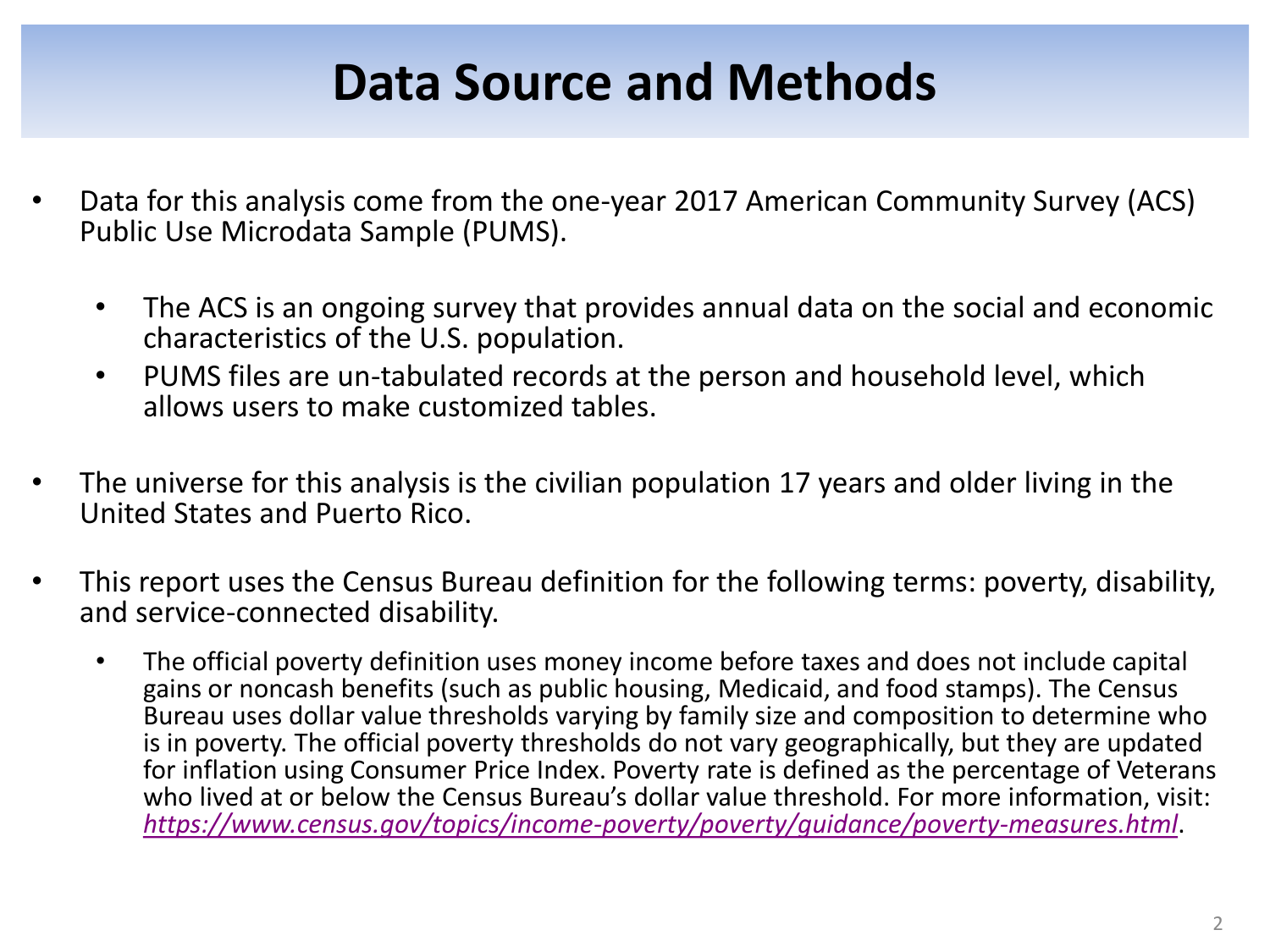## **Data Source and Methods (Cont.)**

- Disability is defined as the product of interactions among individuals' bodies; their physical, emotional, and mental health; and the physical and social environment in which they live, work or play. Disability exists where this interaction results in limitations of activities and restrictions to full participation at school, work home or in the community.
- Service-connected disability means the disability was a result of disease of injury incurred or aggravated during active military service.
- [To learn more about ACS terminology, see https://www2.census.gov/programs](https://www2.census.gov/programs-surveys/acs/tech_docs/subject_definitions/2017_ACSSubjectDefinitions.pdf)surveys/acs/tech\_docs/subject\_definitions/2017\_ACSSubjectDefinitions.pdf.
- All comparative statements and charts have undergone statistical testing and are significant at the 90-percent confidence level.
	- A "statistically significant difference" simply means there is statistical evidence that there is a difference; it does not mean the difference is necessarily large, important or significant in the usual sense of the word.
	- A "no statistically significant difference" means that there is statistical evidence that there is no difference in the comparative percentages/rates. A statement is included when there is no a statistically significant difference.
- For more information about the ACS, see: [http://www.census.gov/acs/www/.](http://www.census.gov/acs/www/)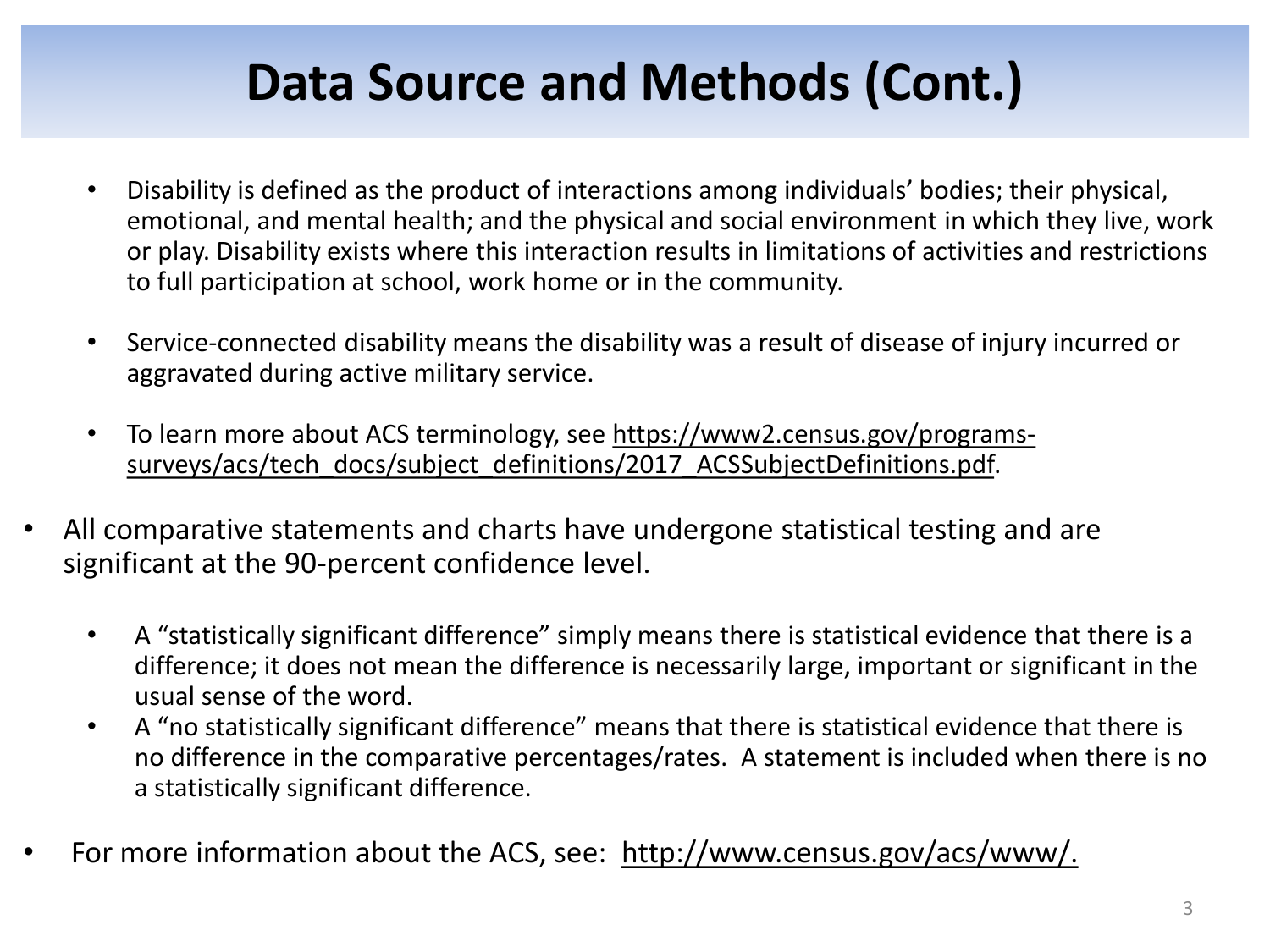## **Veteran and Non-Veteran Comparisons**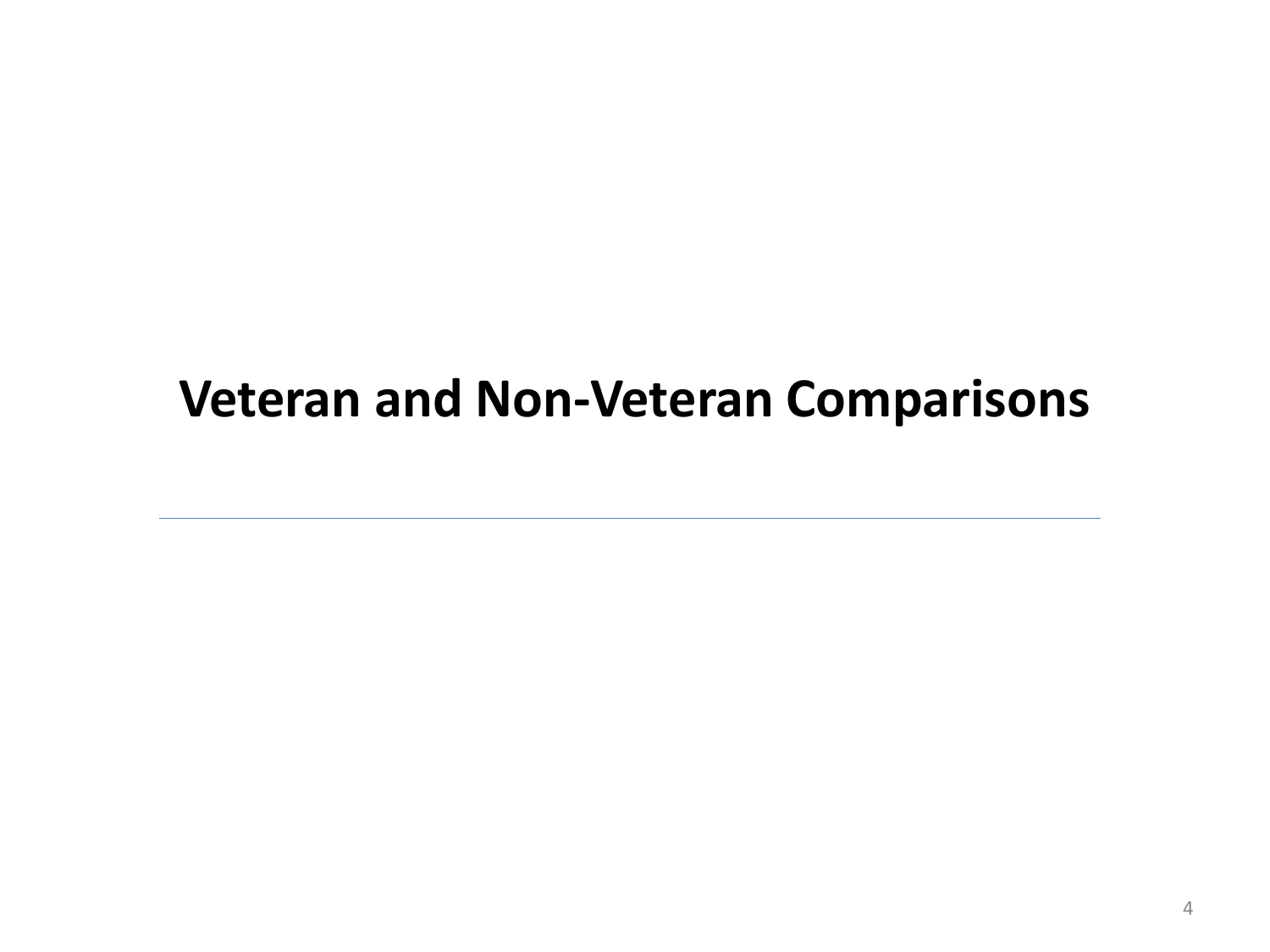### Female Veterans had lower poverty rates than female non-Veterans regardless of their age range.

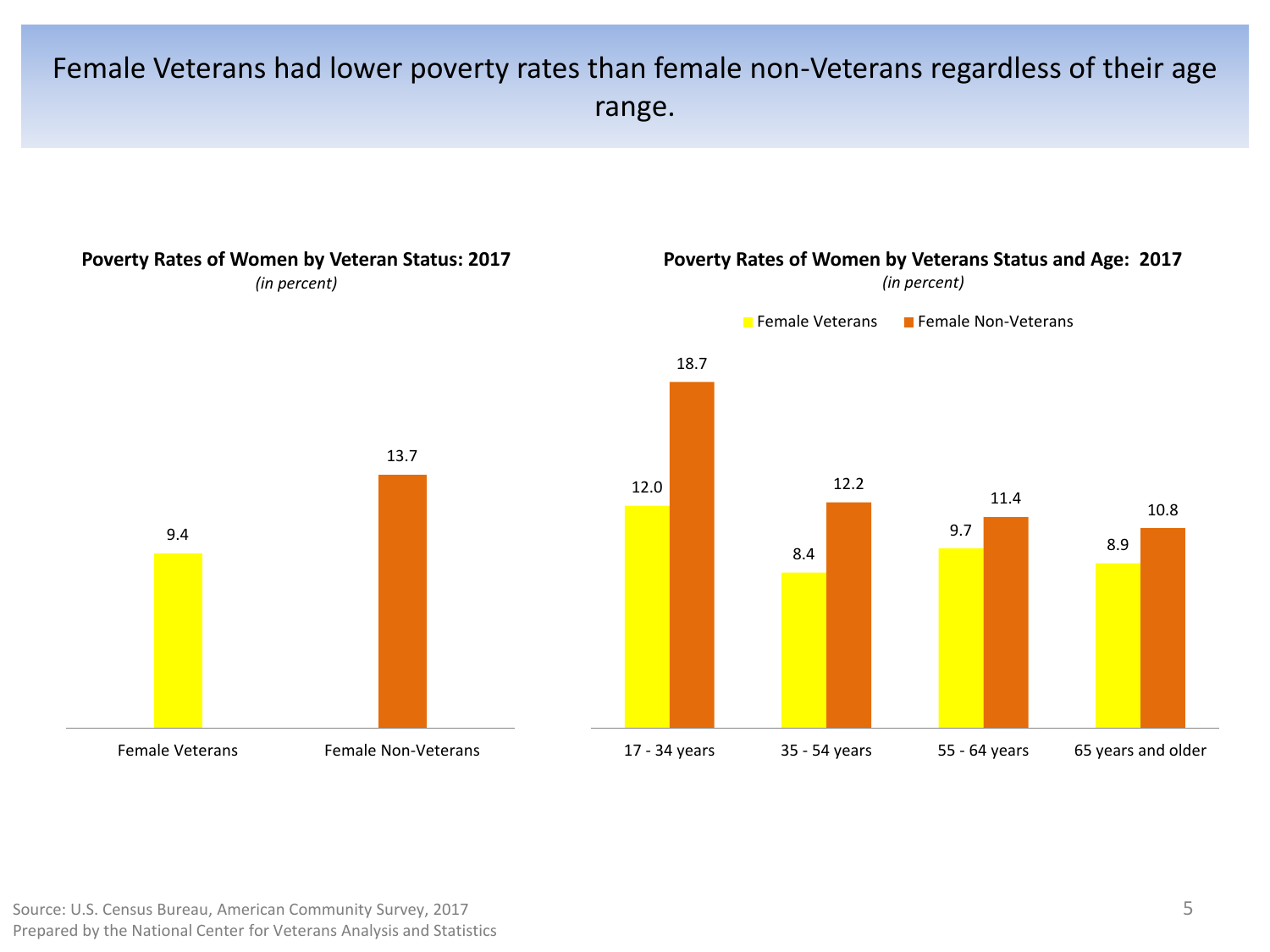#### Male Veterans had lower poverty rates than male non-Veterans except for age range 54-65.

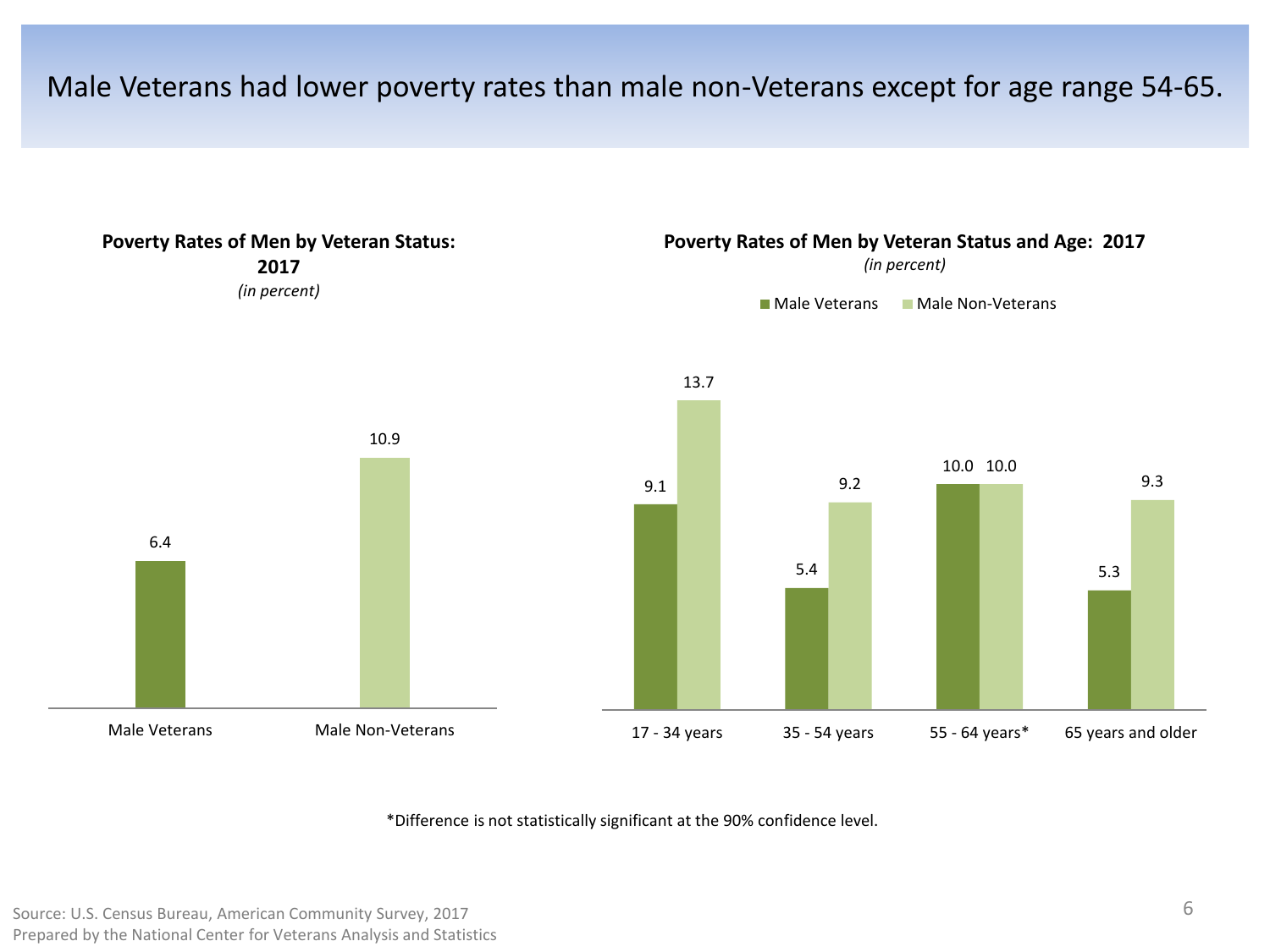Women Veterans with a disability had lower poverty rates than women non-Veterans with a disability, regardless of their age range. The difference in poverty rates between women Veterans and non-Veterans was largest for women between 17 and 34 years old.

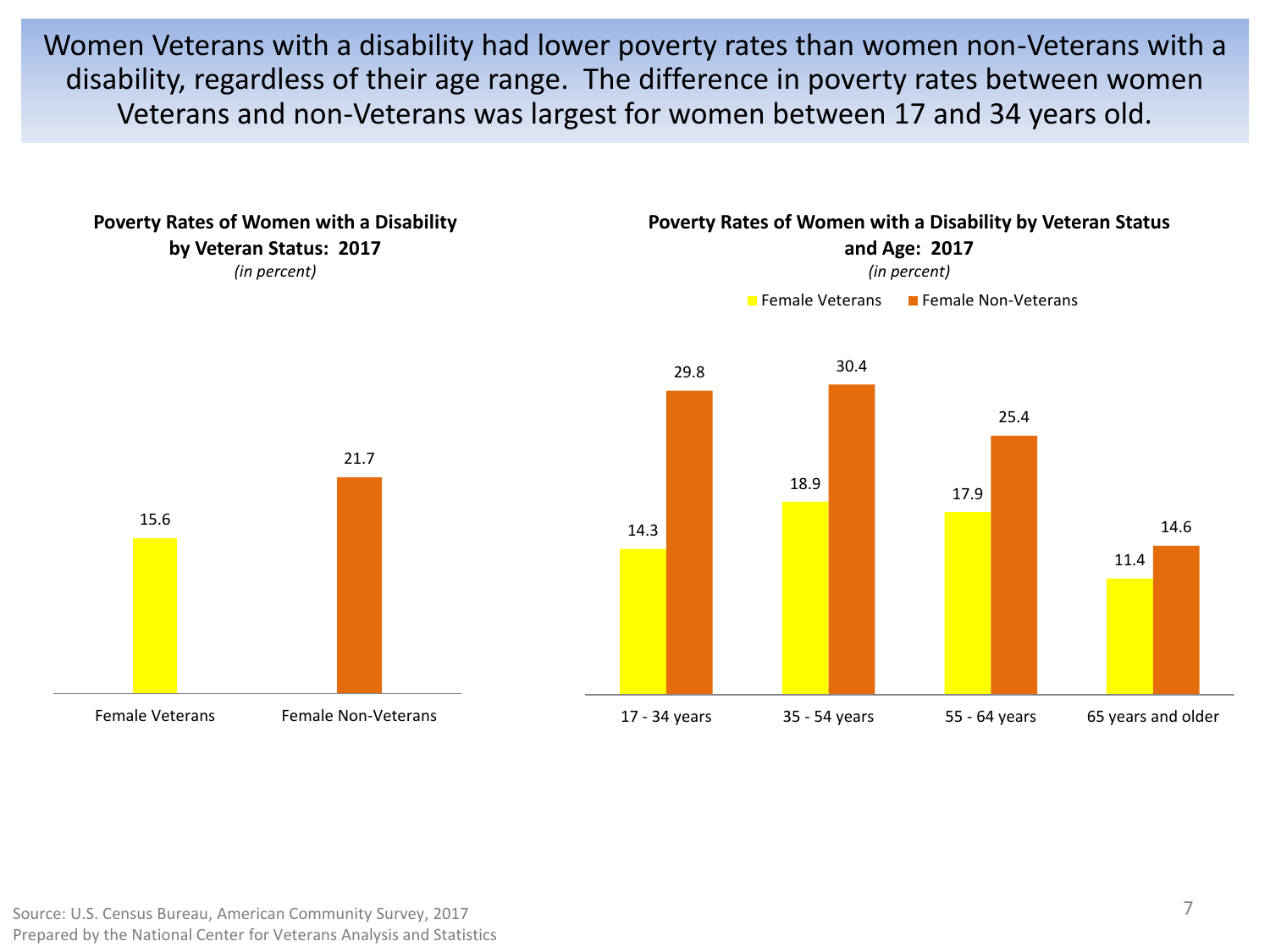Veteran men with a disability had lower poverty rates than non-Veteran men with a disability, regardless of their age range. The difference in poverty rates between male Veteran and non-Veteran was largest for men between 35 and 54 years old.

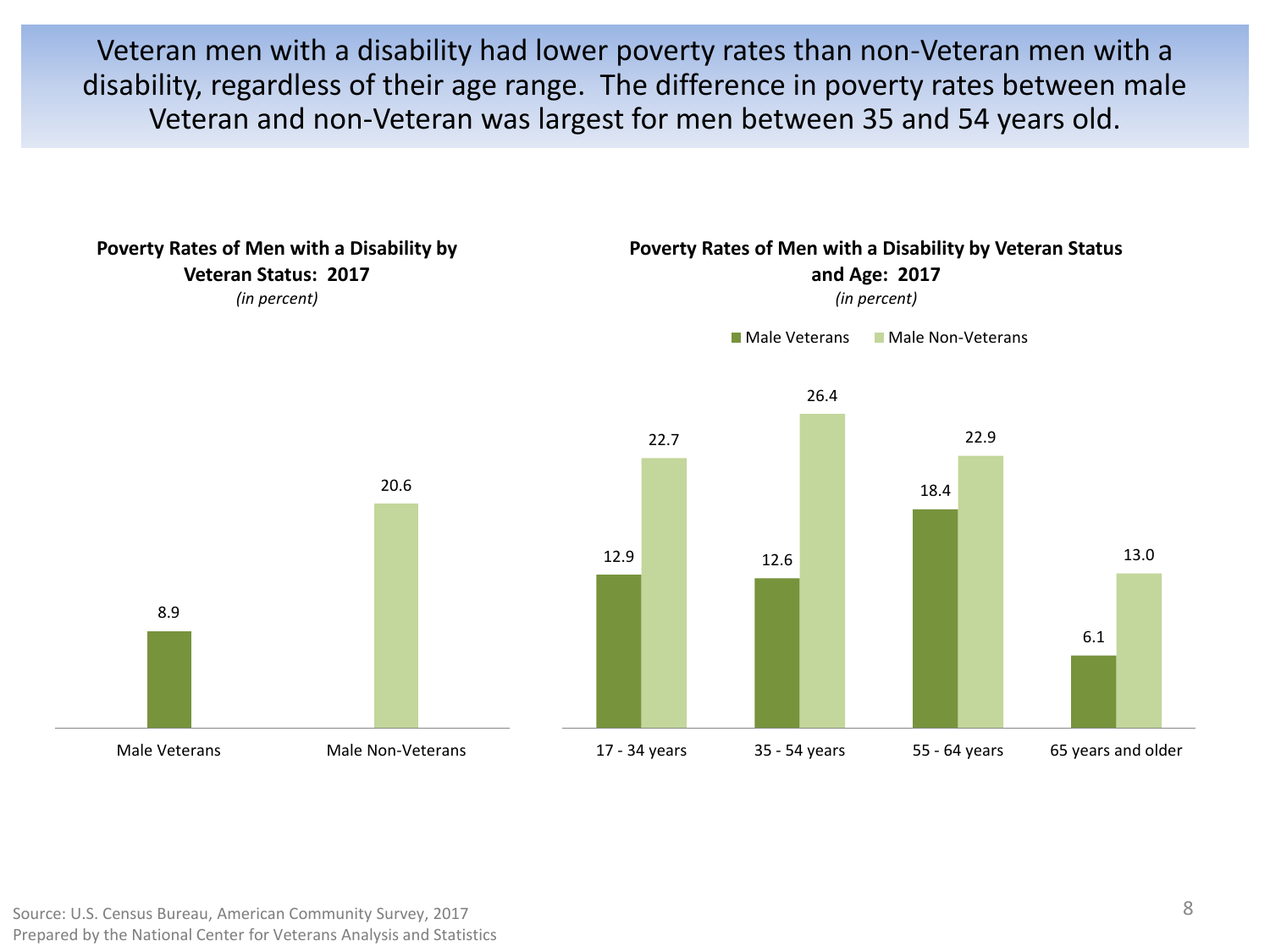Male Veterans had a higher median household income than male non-Veterans except for between the ages of 55 and 64, while female Veterans had a higher median household income than female non-Veterans regardless of their age range.



#### Source: U.S. Census Bureau, American Community Survey, 2017 Prepared by the National Center for Veterans Analysis and Statistics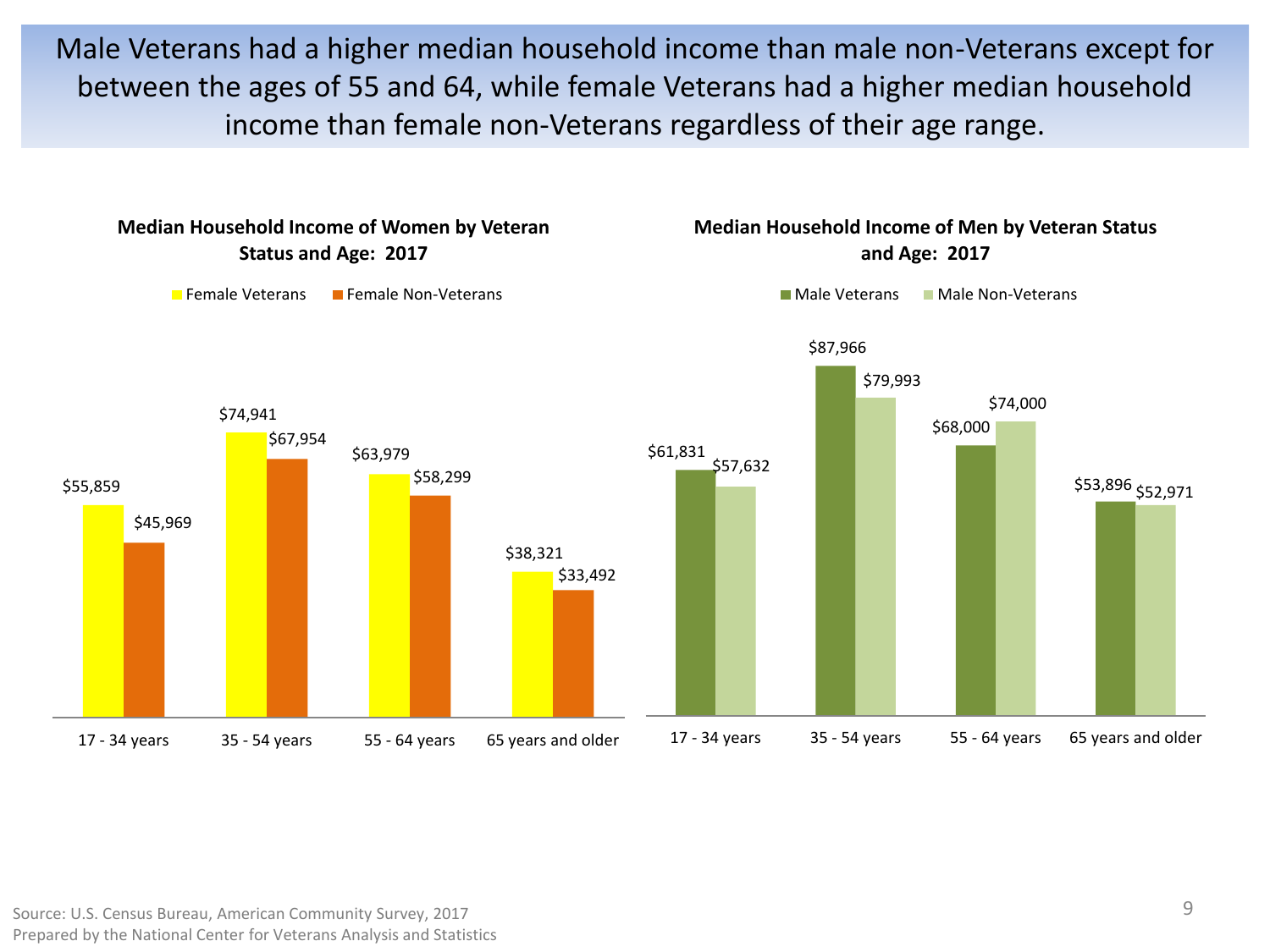Female Veterans had a lower poverty rate than female non-Veterans regardless of their race and ethnicity. The difference in poverty rates between Veterans and non-Veterans was largest among American Indian or Alaska Native and Some Other Race groups.



**Poverty Rates of Women by Veteran Status and Race: 2017**

**NH: Non Hispanic**

\*Difference is not statistically significant at the 90% confidence level.

Source: U.S. Census Bureau, American Community Survey, 2017 Prepared by the National Center for Veterans Analysis and Statistics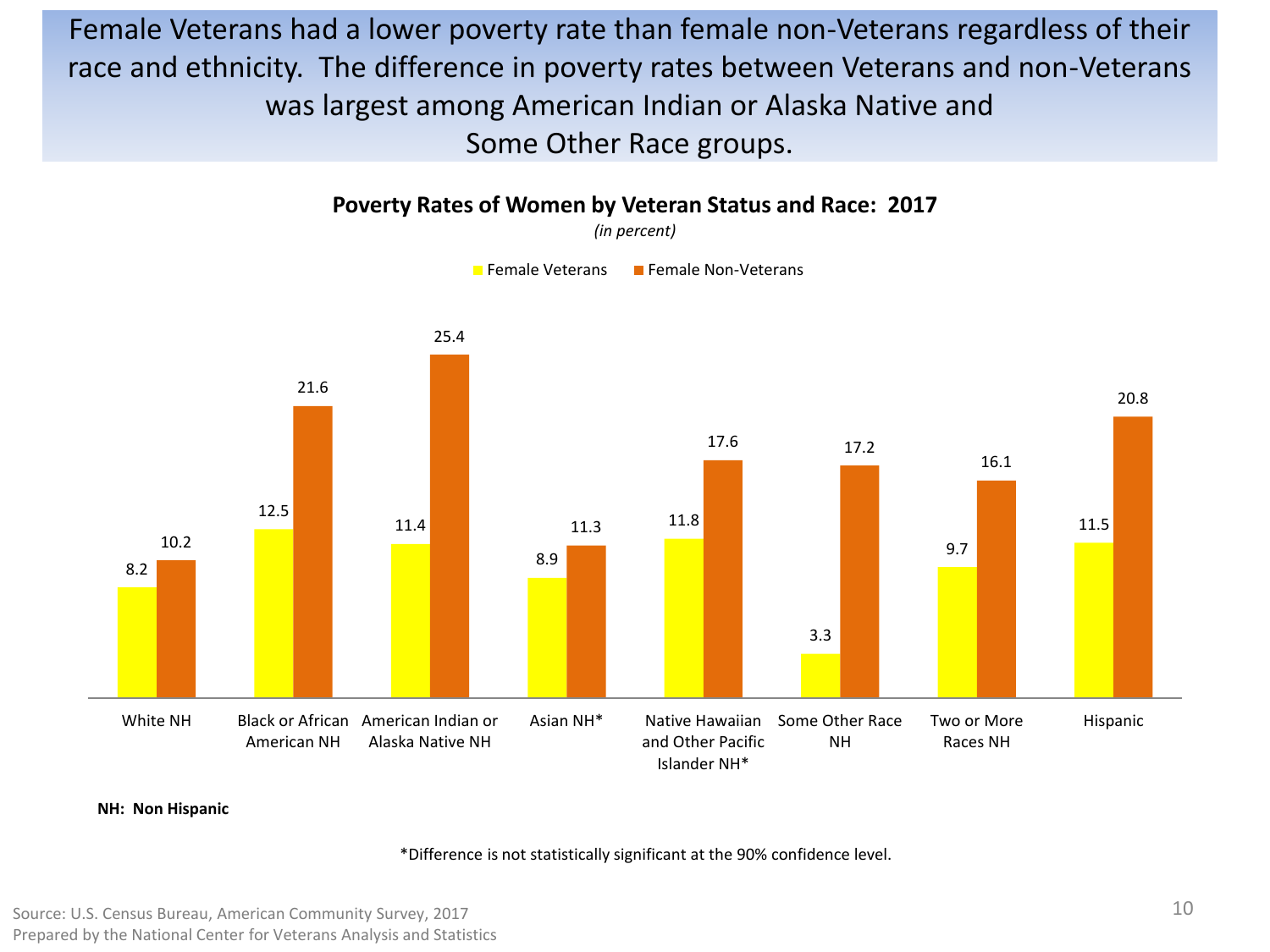Male Veterans had a lower poverty rate than male non-Veterans regardless of their race and ethnicity. The difference in the poverty rate between Veterans and non-Veterans was largest for American Indians or Alaska Natives.

#### **Poverty Rates of Men by Veteran Status and Race: 2017**

*(in percent)*

Male Veterans Male Non-Veterans



**NH: Non Hispanic**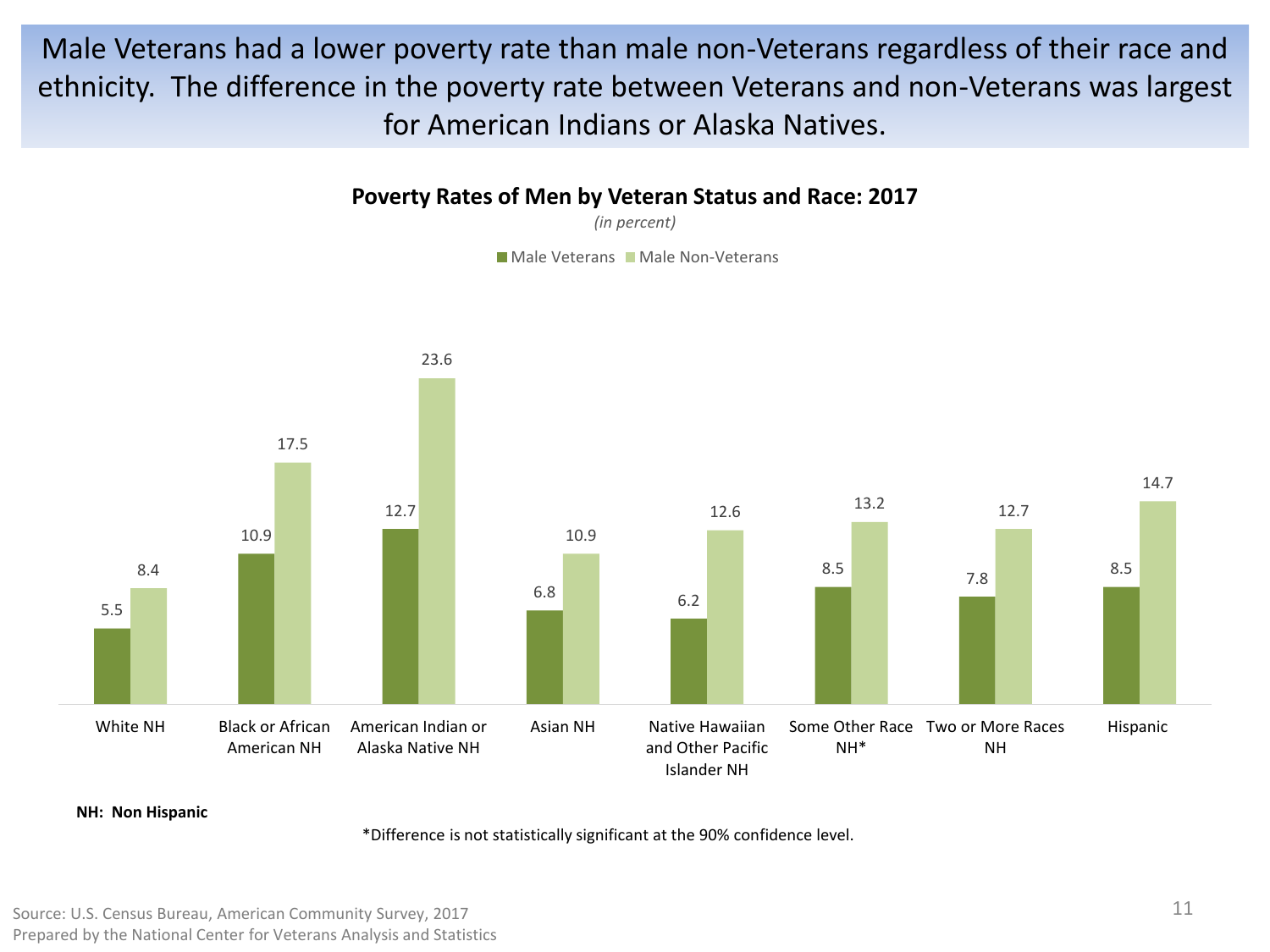Female Veterans had a lower poverty rate than female non-Veterans regardless of their occupation. Women who were self employed had a higher poverty rate than those who worked for the government or private industry.

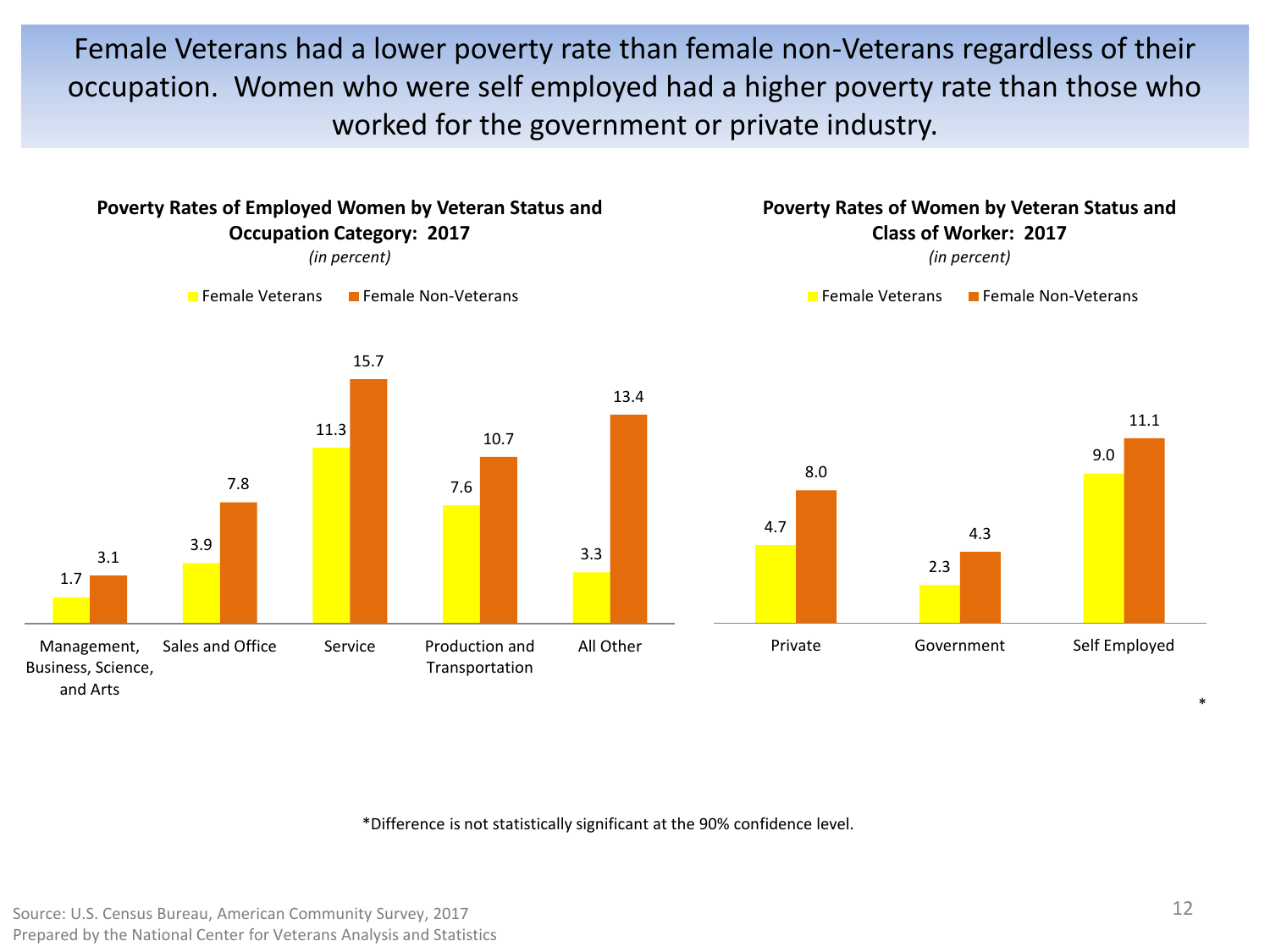Male Veterans in the management, business, science, and arts occupations and those who work for the government had the lowest poverty rates. Regardless of Veteran status, selfemployed men had the highest poverty rates.

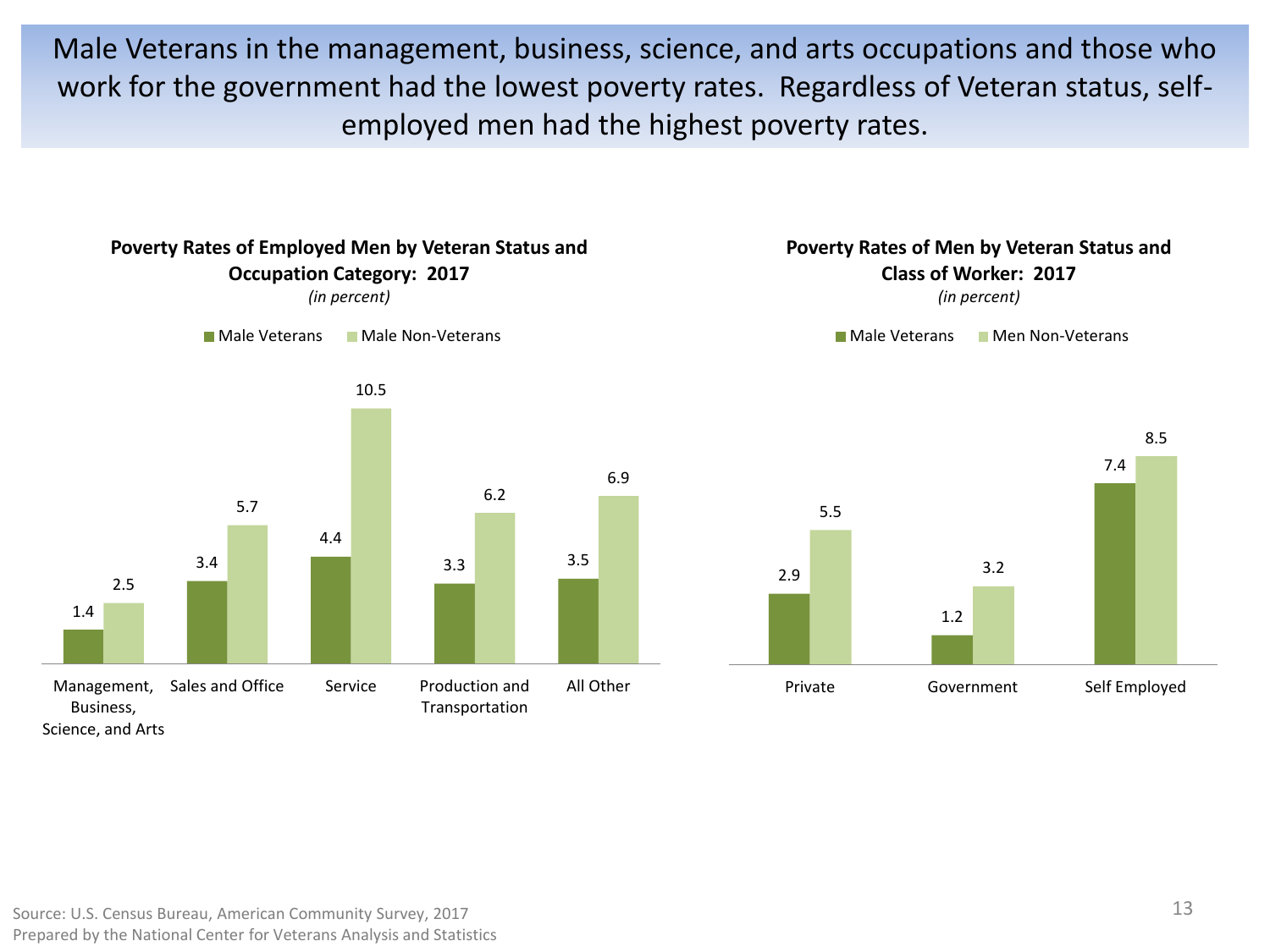#### The poverty rate for Veteran women was lower than for non-Veteran women across the regions.



Note: A full description of the Census Regions and divisions of the United States is found at: [https://www2.census.gov/geo/pdfs/maps-data/maps/reference/us\\_regdiv.pdf](https://www2.census.gov/geo/pdfs/maps-data/maps/reference/us_regdiv.pdf)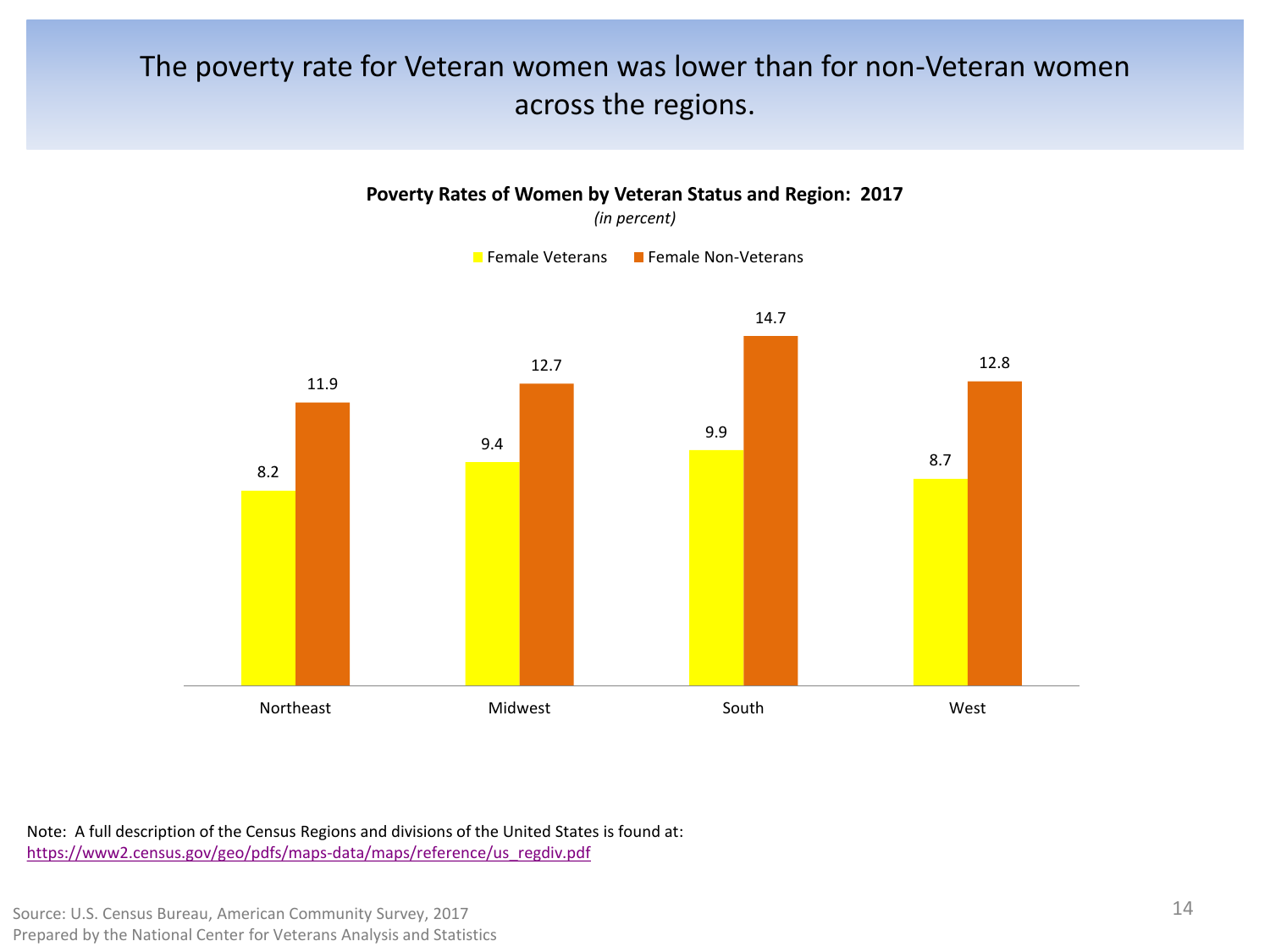### Male Veterans and male non-Veterans in the Northeast had the lowest poverty rates compared with their counterparts living in other regions.



**Poverty Rates of Men by Veteran Status and Region: 2017**

*(in percent)*

Male Veterans Male Non-Veterans

Note: A full description of the Census Regions and divisions of the United States is found at: [https://www2.census.gov/geo/pdfs/maps-data/maps/reference/us\\_regdiv.pdf](https://www2.census.gov/geo/pdfs/maps-data/maps/reference/us_regdiv.pdf)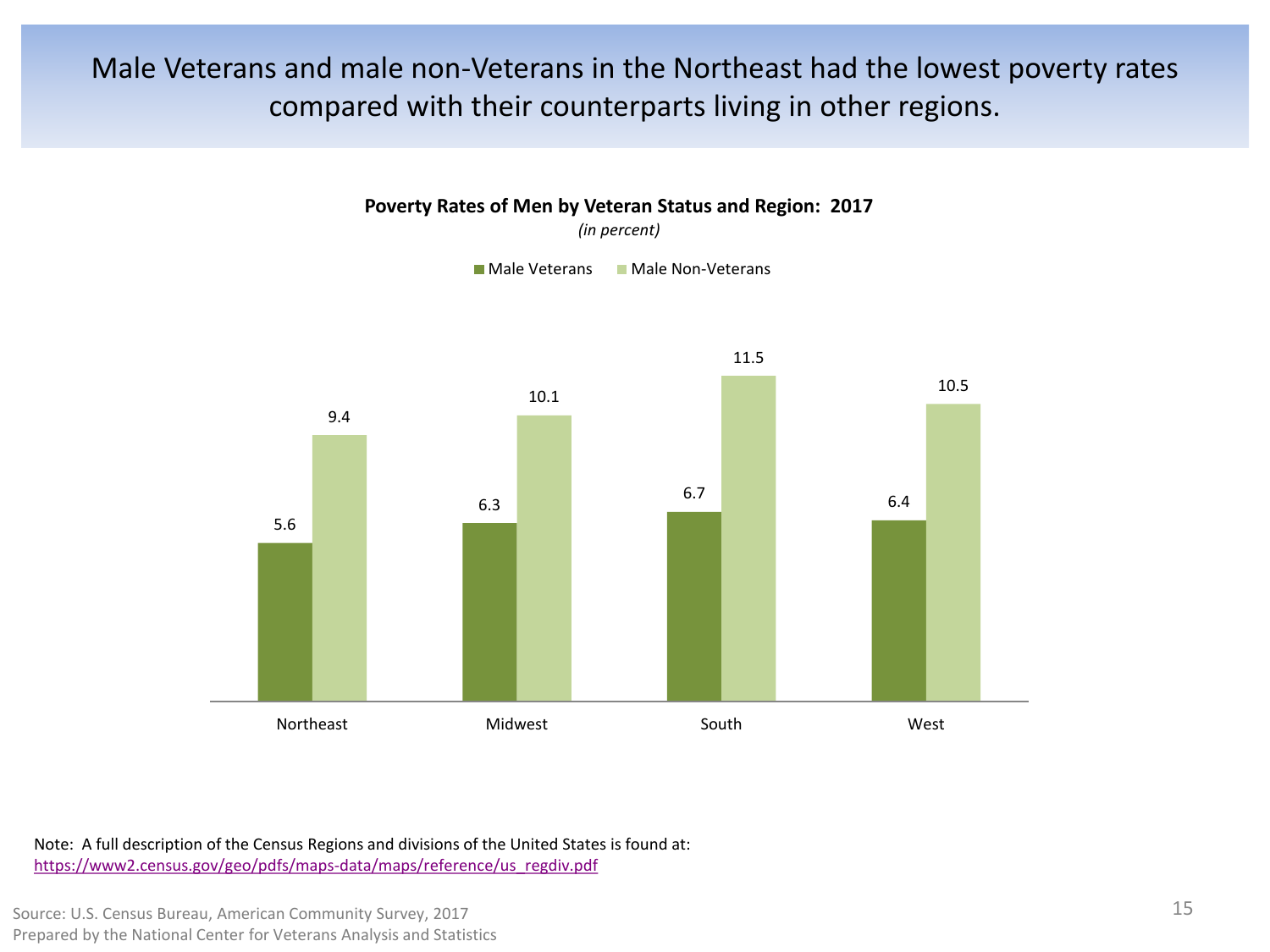### **Veteran Comparisons**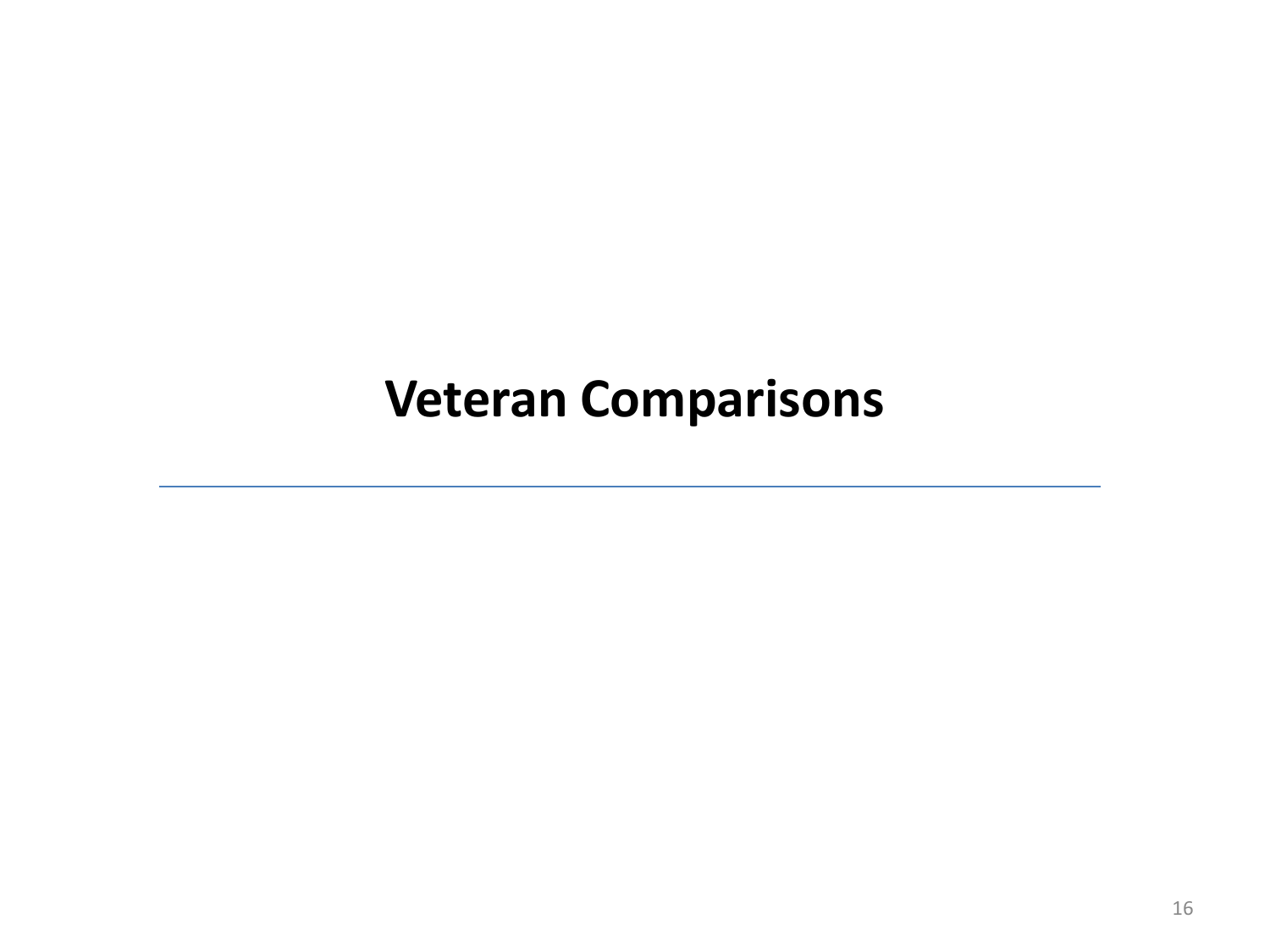### Male Veterans had lower poverty rates than female Veterans especially among the younger and the older Veterans.

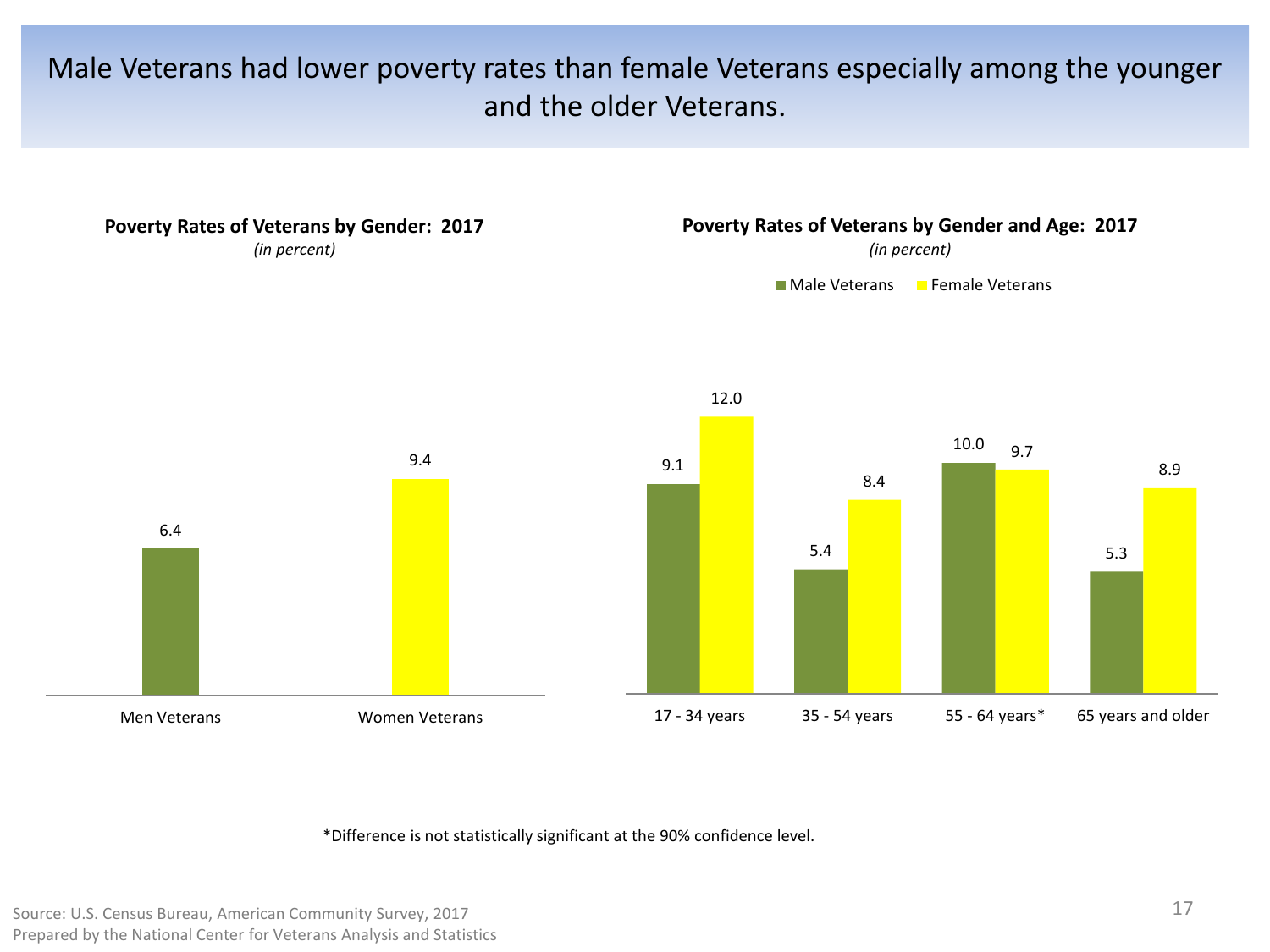Overall, 9.4 percent of male Veterans with a disability (not service-connected) were in poverty compared to 15.3 percent of female Veterans with a disability. When looking at poverty by age range, the difference in poverty rates between male and female Veterans with a disability was significant for those 35 to 54 years old and 65 years old and older.

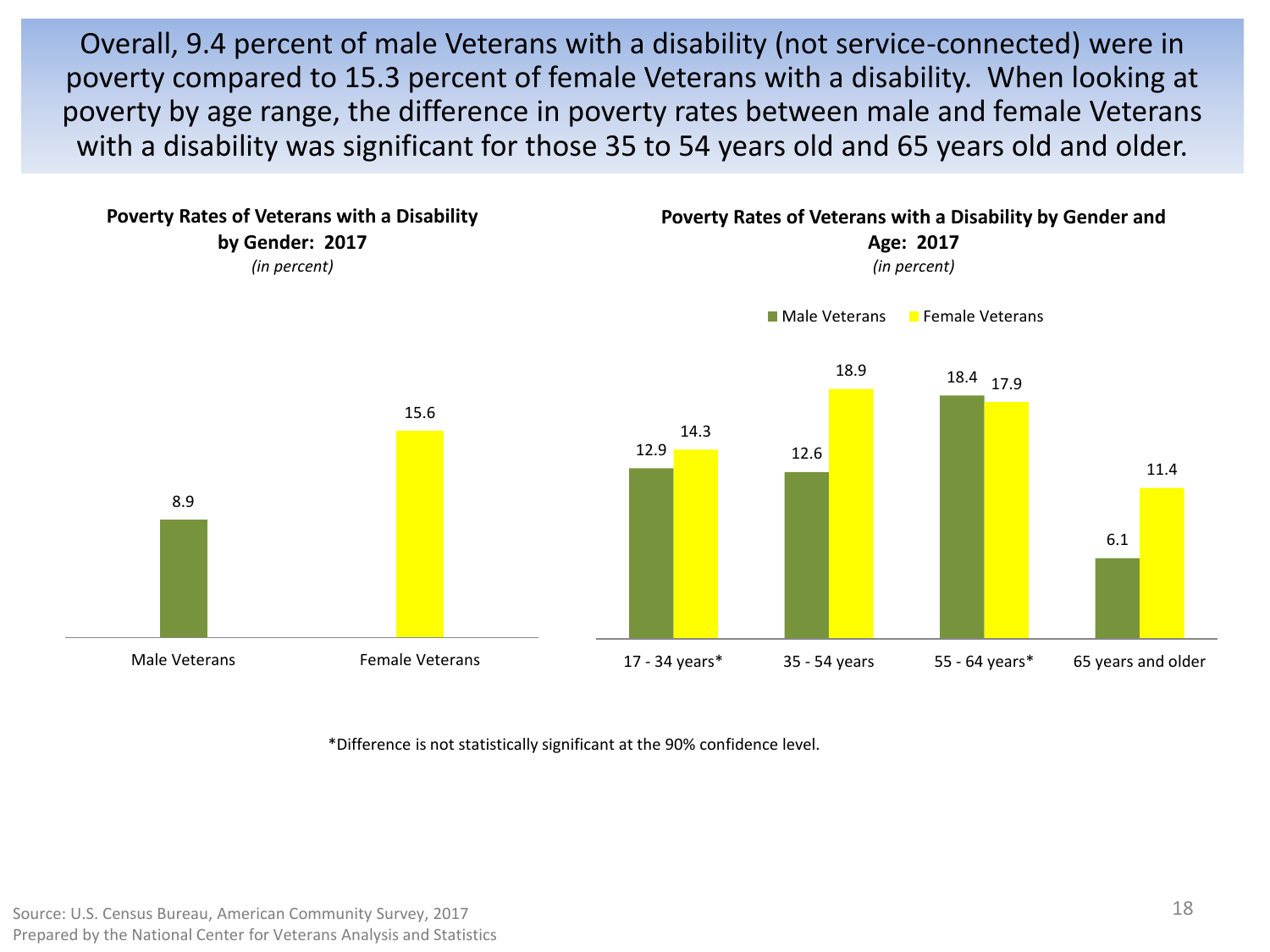For the youngest and oldest age groups, female Veterans with a service-connected disability had higher rates of poverty than their male counterparts. Half of the Veterans with a service-connected disability lived above 400 percent of poverty levels regardless of gender.



*Note: Families in the "0 to 99 percent" are in poverty. Categories above 100 percent are used by public and private programs to determine eligibility.*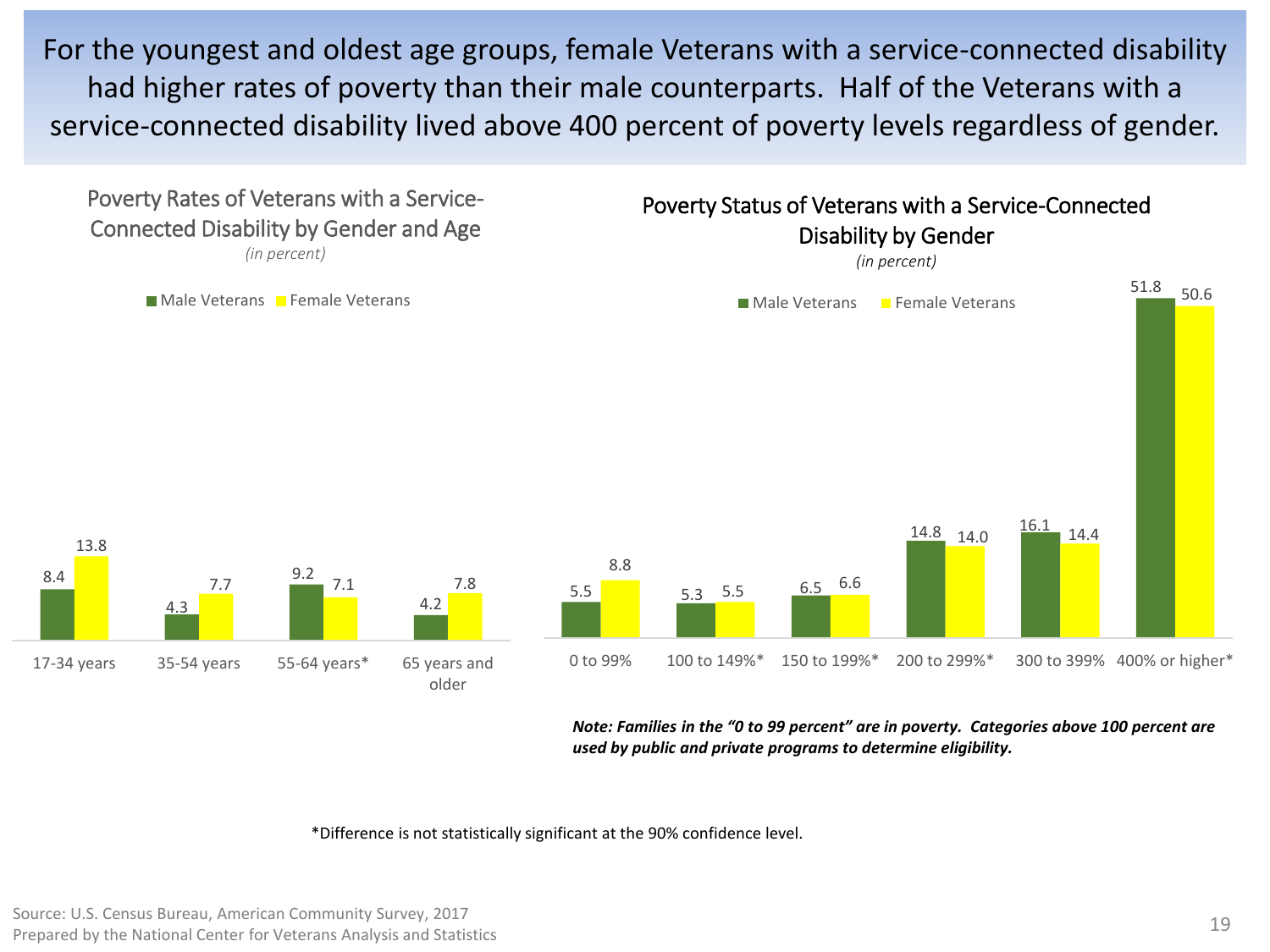### Post-9/11, World War II, and Peacetime era Veterans had higher poverty rates. Younger Post-9/11 Veterans had higher poverty rates than those 35 and older.



**Poverty Rates of Veterans by Period of Service: 2017** *(in percent)*



*(in percent)*





#### **Period of Service Dates**

- Post-9/11: Sept. 2001 to present
- Pre-9/11: Aug. 1990 to Aug. 2001
- Vietnam Era: Aug. 1964 to April 1975
- Korean War: July 1950 to Jan. 1955
- World War II: Dec. 1941 to Dec, 1946
- Peacetime Only: Jan. 1947 to June 1950; Feb. 1955 to July 1964, and May 1975 to July 1990

Source: U.S. Census Bureau, American Community Survey, 2017 Prepared by the National Center for Veterans Analysis and Statistics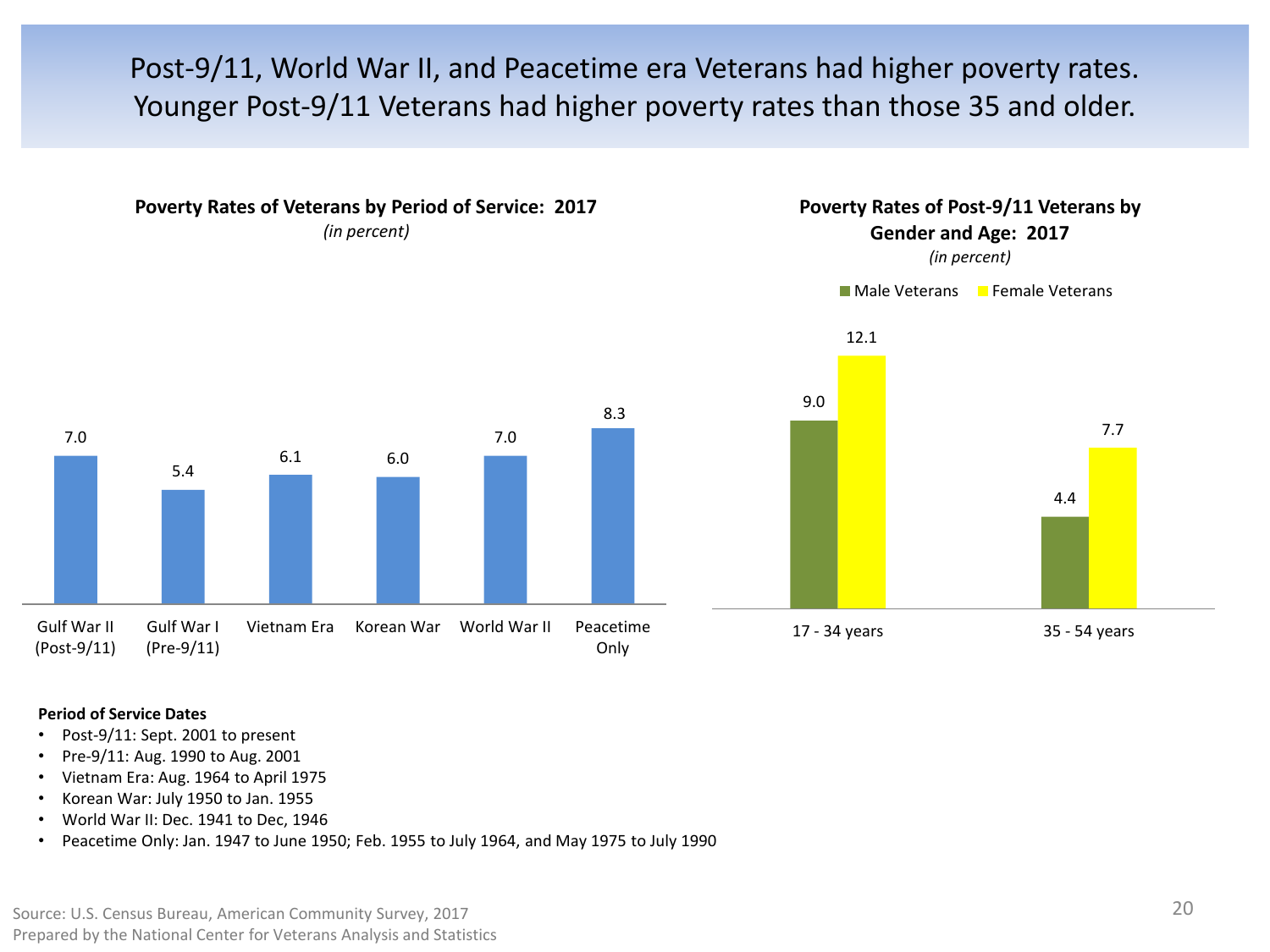#### Female Veterans had lower median household income than male Veterans.



#### **Median Household Income of Veterans by Gender and Age: 2017**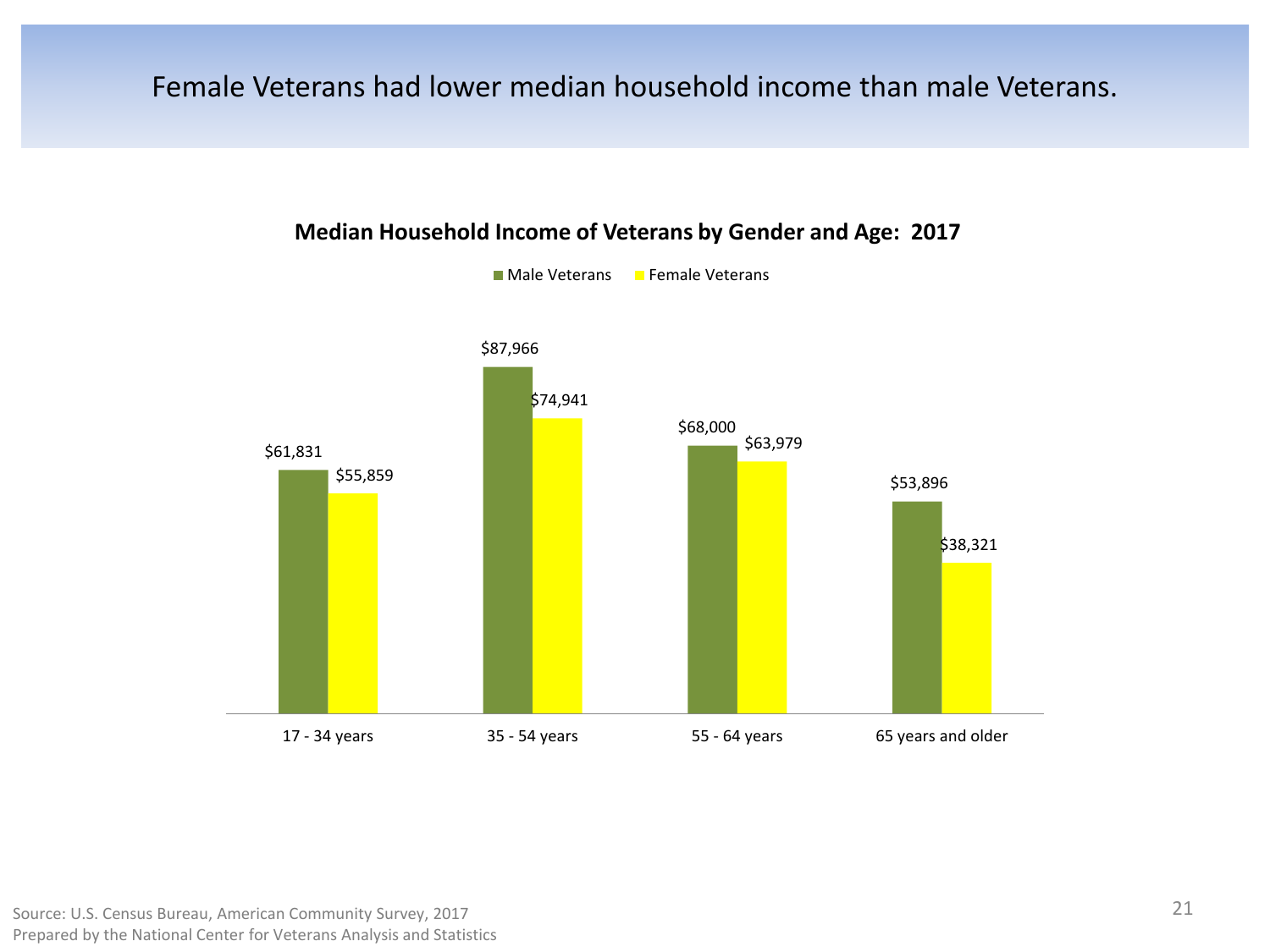### A high percentage of American Indian or Alaska Native Veteran male and Black or African American female Veterans were in poverty.



**Poverty Rates of Veterans by Gender and Race: 2017** *(in percent)*

**NH: Non Hispanic**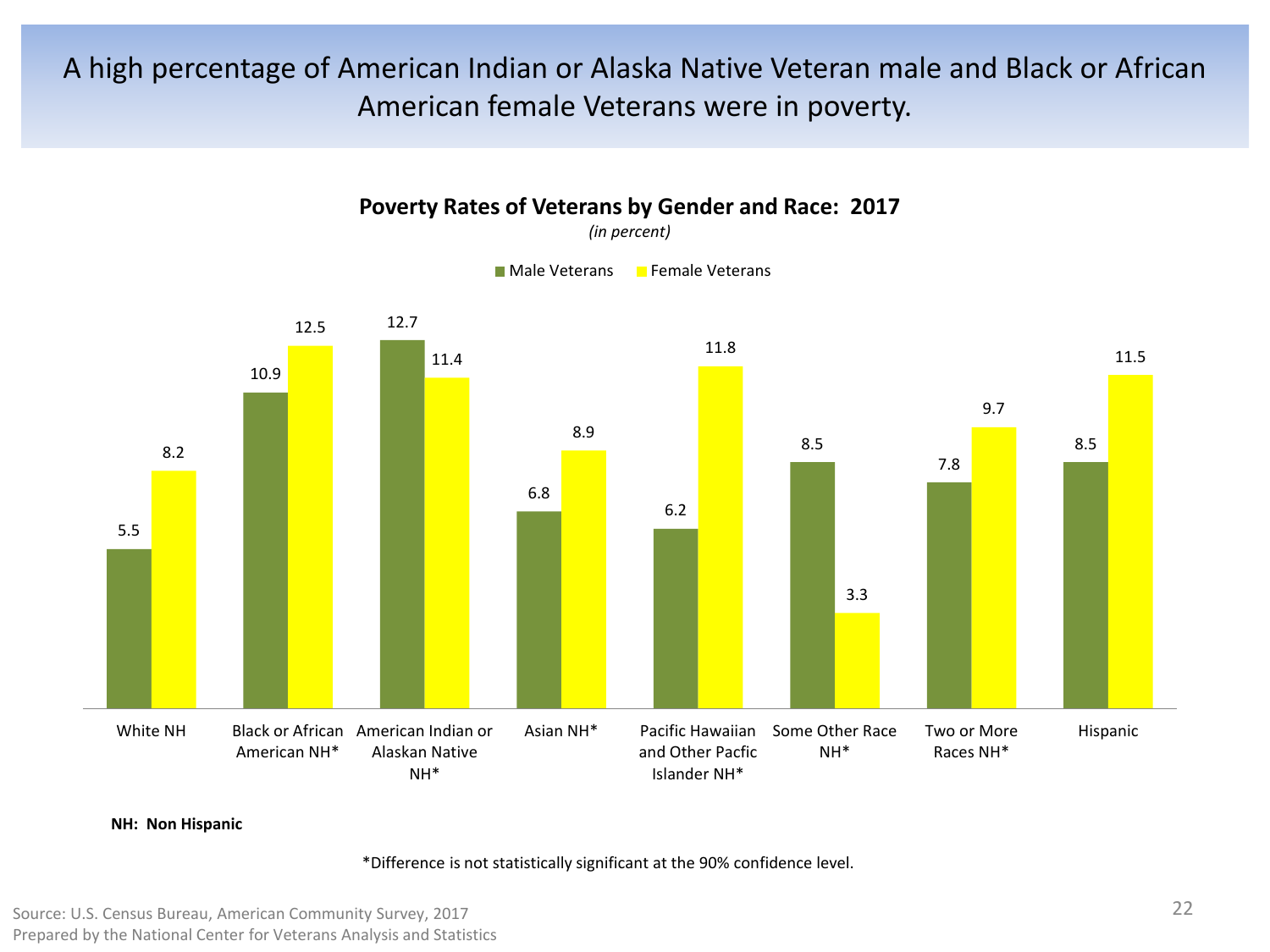A high percentage of female Veterans in service occupations were in poverty. A high percentage of female Veterans who were self employed were in poverty.

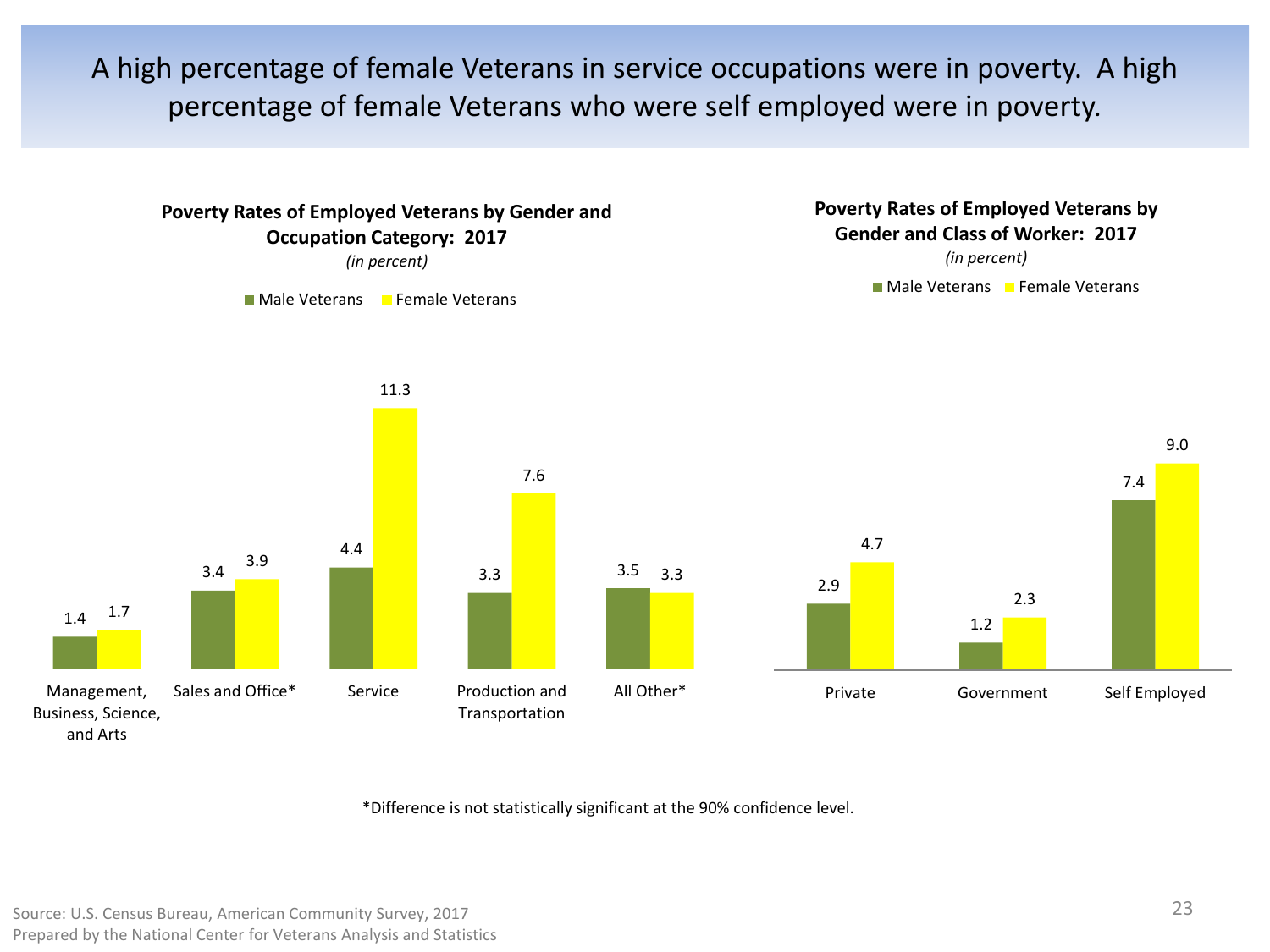Female Veterans in the South had a higher poverty rate compared to Veterans in other regions. The lowest poverty rates for male and female Veterans were in the northeast.



**Poverty Rates of Veterans by Gender and Region: 2017** *(in percent)*

Note: A full description of the Census Regions and divisions of the United States is found at: [https://www2.census.gov/geo/pdfs/maps-data/maps/reference/us\\_regdiv.pdf](https://www2.census.gov/geo/pdfs/maps-data/maps/reference/us_regdiv.pdf)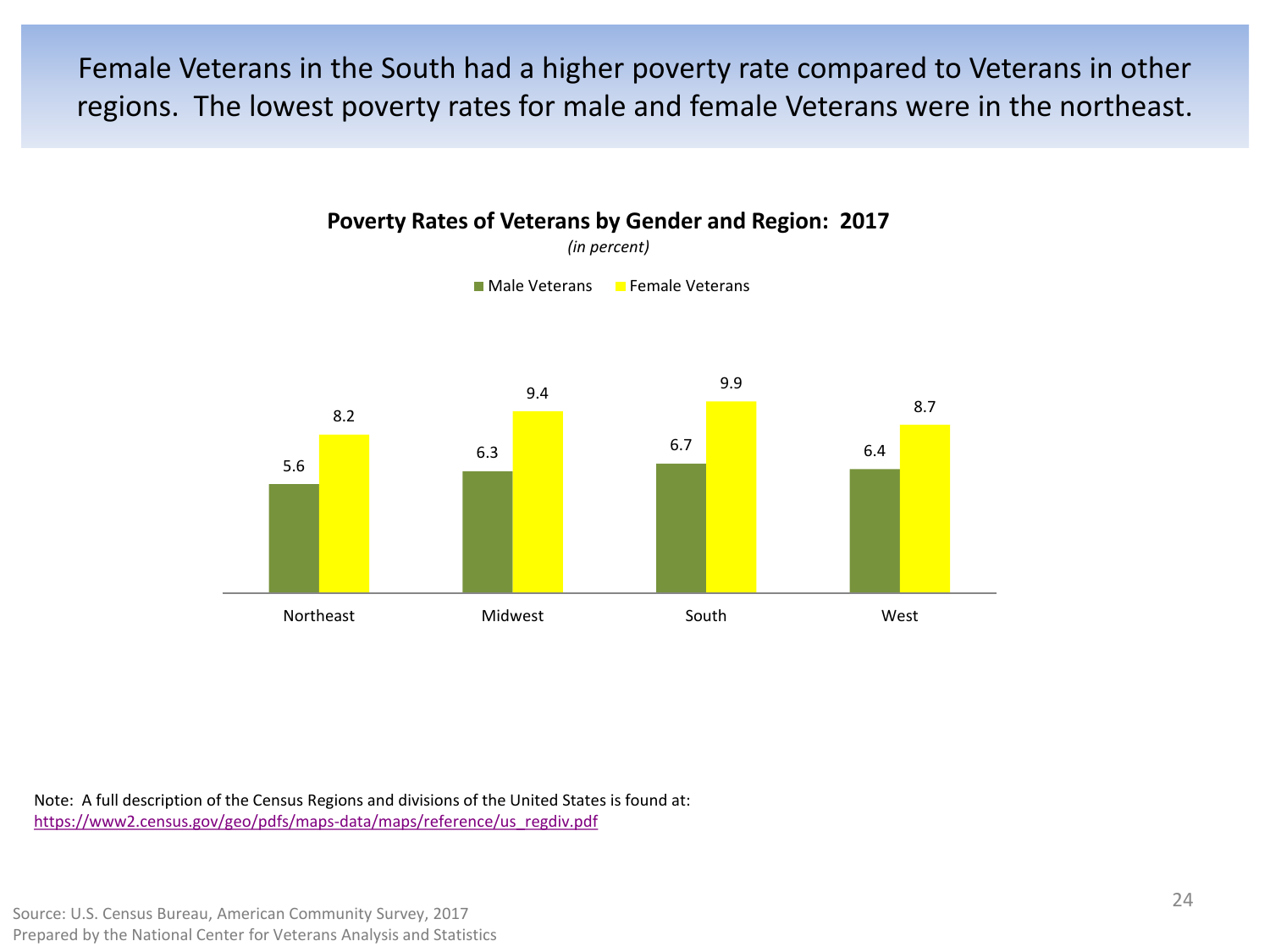### The rate of Veterans in poverty by state ranged from 4.4 percent in Virginia to 18.2 percent in Puerto Rico.



#### **States with the Highest Veteran Poverty Rate: 2017** *(in percent)*

| <b>State</b>         | <b>Poverty</b> |
|----------------------|----------------|
| Puerto Rico          | 18.2           |
| District of Columbia | 13.7           |
| West Virginia        | 10.7           |
| Louisiana            | 9.4            |
| Mississippi          | 9.3            |
| Arkansas             | 9.1            |
| Kentucky             | 9.0            |
| <b>New Mexico</b>    | 8.8            |

Source: U.S. Census Bureau, American Community Survey, 2017 Prepared by the National Center for Veterans Analysis and Statistics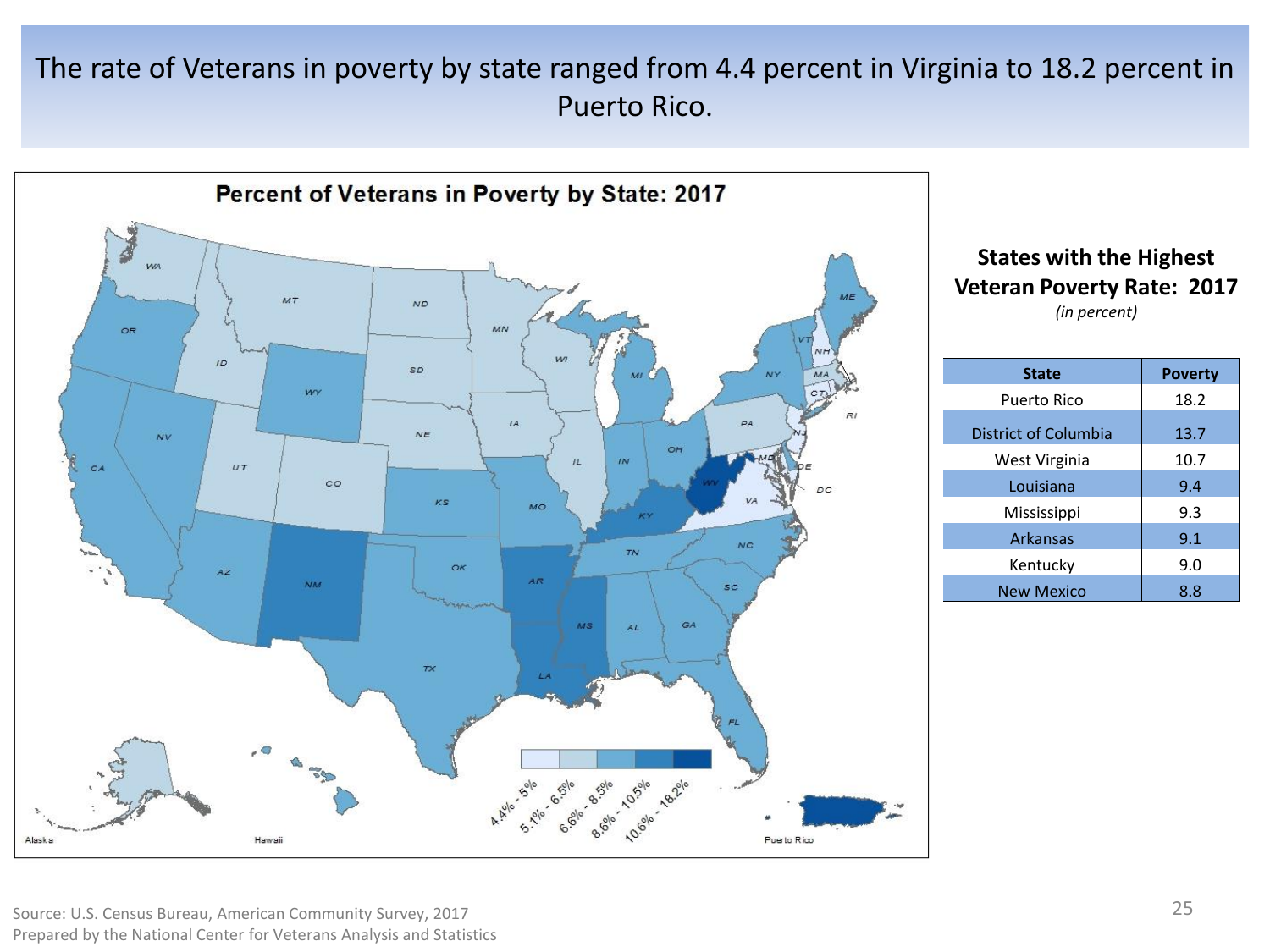## **Veteran and Non-Veteran Comparison Summary**

- Regardless of gender, race, and ethnicity, Veterans had lower poverty rates than non-Veterans.
- Veterans with a disability had lower poverty rates than non-Veterans with a disability, regardless of their age and gender.
- For all ages, female Veterans had higher median household incomes than female non-Veterans.
- Male Veterans had a higher median household income than male non-Veterans except for those between the ages of 55 and 64.
- Veterans had a lower poverty rate than non-Veterans regardless of their type of employment.
- Veterans had lower poverty rates in each region of the country than non-Veterans regardless of their gender.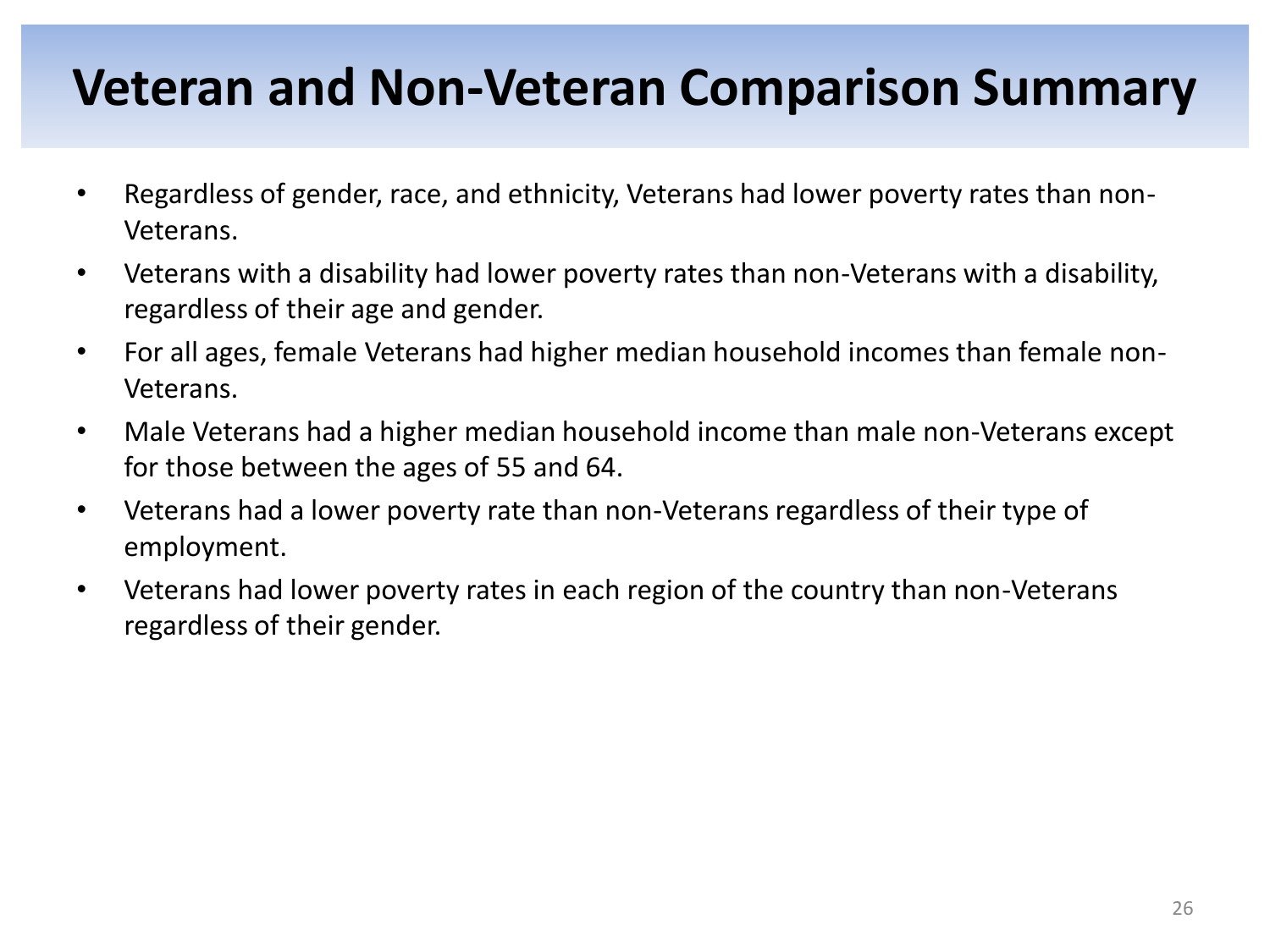## **Veteran Comparison Summary**

- Male Veterans had lower poverty rates than female Veterans except for those between the ages of 55 and 64.
- Male Veterans with a disability had lower poverty rates than female Veterans with a disability, except for those between the ages of 55 and 64.
- Post-9/11, World War II, and peacetime era Veterans had higher poverty rates than other periods of service.
- Female Veterans had lower median household income than male Veterans.
- A much higher percentage of female Veterans in the service occupations were in poverty than male Veterans in the service occupations.
- A much higher percentage of female Veterans who worked in the private sector, government, or were self employed were in poverty than male Veterans.
- The lowest poverty rates for male and female Veterans lived in the northeast.
- The rate of Veterans in poverty by state ranged from 4.4 percent in Virginia to 18.2 percent in Puerto Rico.
- Puerto Rico, the District of Columbia, and West Virginia had the highest percentages of Veterans in poverty.